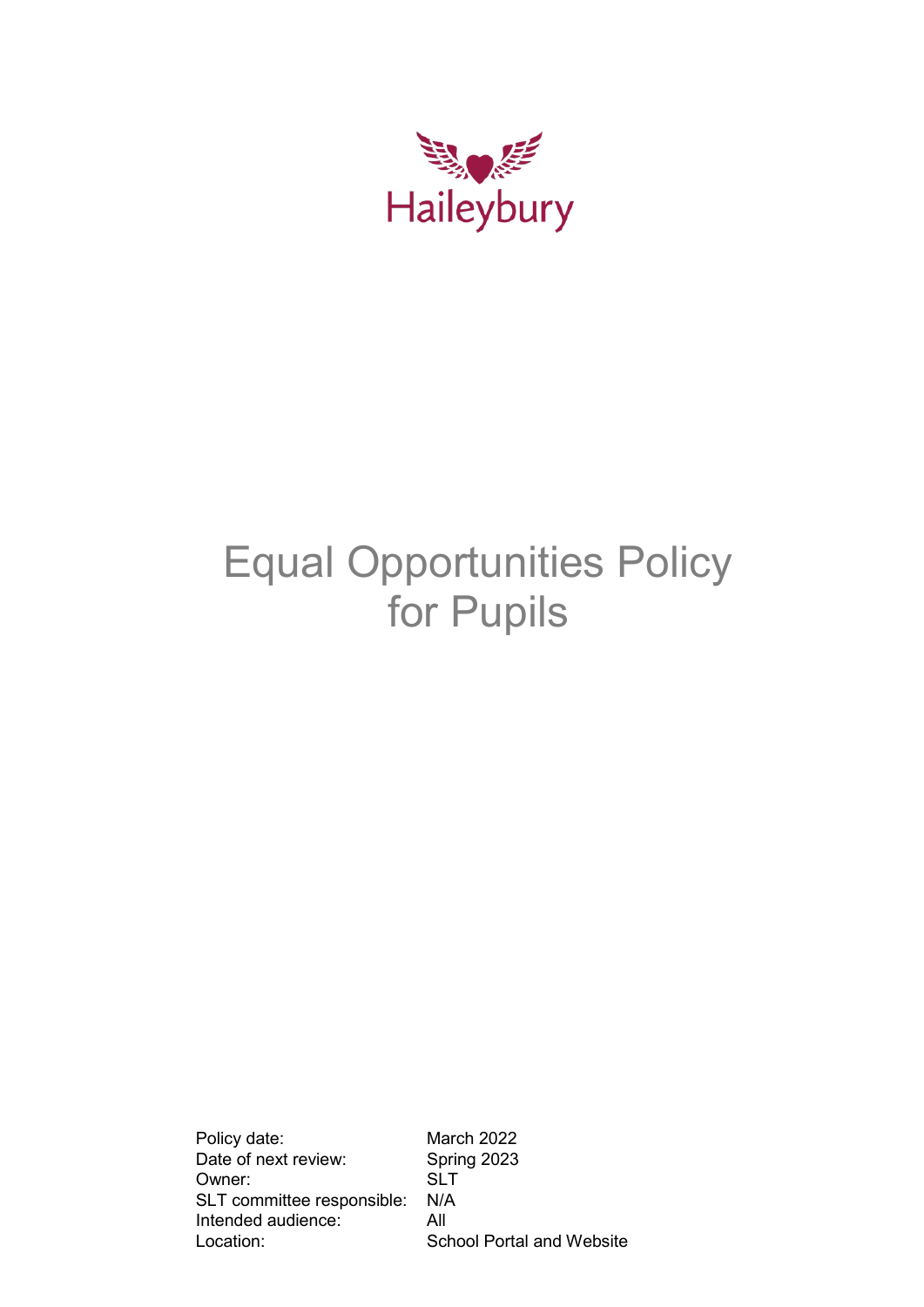# **1. Introduction**

- 1.1 Promoting equal opportunities is fundamental to the aims and ethos of Haileybury.
- 1.2 The School recognises the benefits of having a diverse school community, with individuals who value one another, and the different contributions everyone can make. Pupils will be taught to value and respect others. The School is committed to being an equal opportunities school and is committed to equal treatment for all pupils, regardless of any of the "Protected Characteristics" set out in the Equality Act 2010, including race, sex, disability, religion or belief, sexual orientation, or gender reassignment.
- 1.3 This policy applies specifically to pupils. For guidance and information relating to equal opportunities for staff, please see the School's Equal Opportunities Policy for Staff and its Staff Recruitment, Selection and Disclosures Policy.

#### **2. Aims**

- 2.1 The aims of this policy and the School's ethos as a whole are to:
	- a. communicate the School's commitment to the promotion of equal opportunities for its pupils;
	- b. eliminate unlawful discrimination on grounds of any of the protected characteristics;
	- c. promote equal treatment for all members of the School community;
	- d. create and maintain an open and supportive environment, free from discrimination;
	- e. foster mutual tolerance and positive attitudes so that everyone can feel valued within the School;
	- f. comply with the School's equality duties contained in the Equality Act 2010;
	- g. remove or help to overcome barriers for pupils where they already exist;
	- h. enforce that all discrimination on the grounds of a protected characteristic is unacceptable and will not be tolerated.
- 2.2 All members of the School's community are expected to comply with this policy and treat others with dignity at all times.
- 2.3 All parents are expected to support the aims of this policy and the School's ethos of tolerance and respect.
- 2.4 Staff at the School, particularly those working at a management level, have a specific responsibility to set an appropriate standard of behaviour, to lead by example and to promote the aims and objectives of the School with regard to equal opportunities.

## **3. Regulatory framework**

- 3.1 This policy has been prepared to meet the School's obligations under the:
	- a. Equality Act 2010;
	- b. Children and Families Act 2014;
	- c. Education (Independent School Standards) Regulations 2014.
- 3.2 This policy has regard to the following statutory guidance and advice: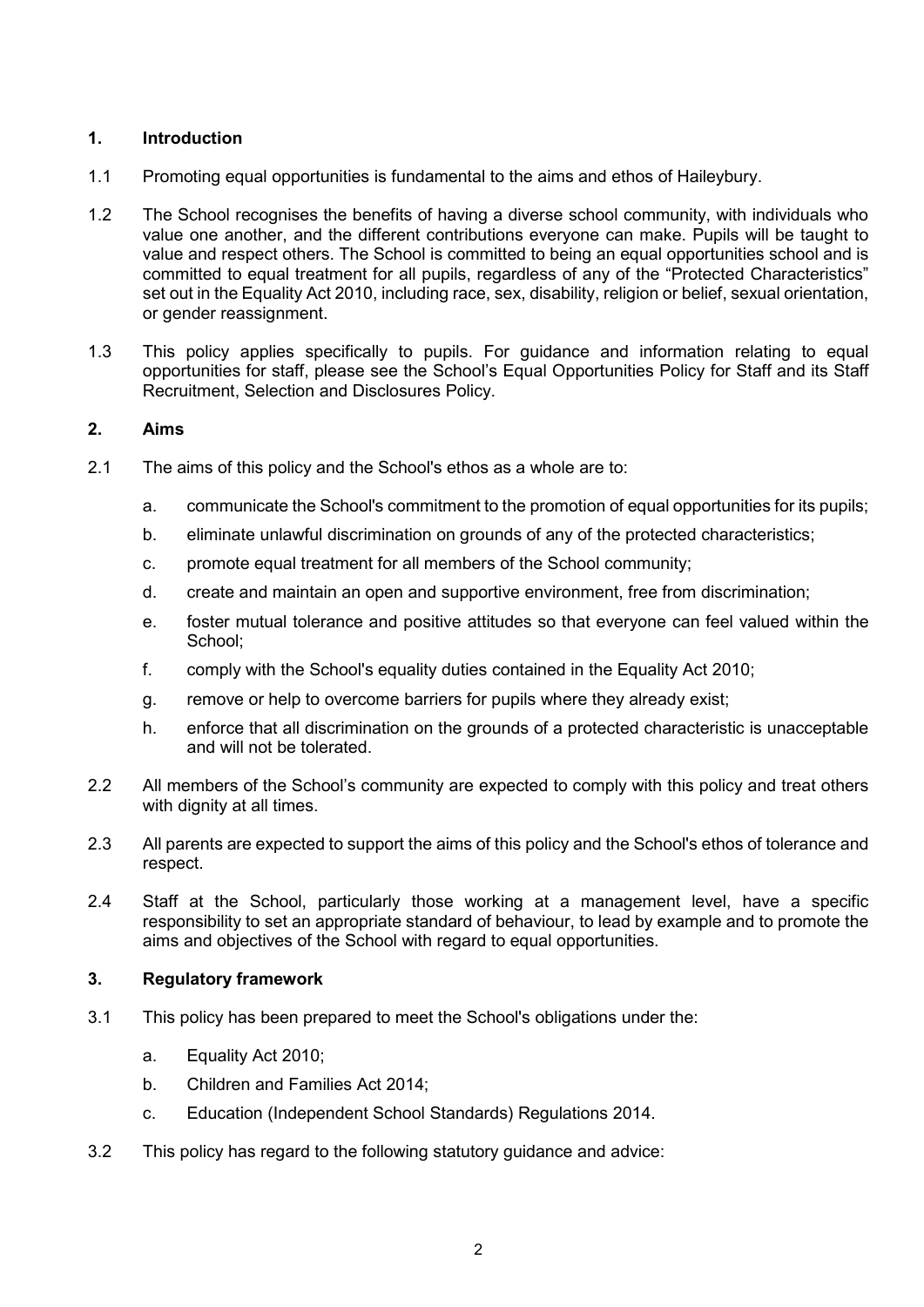- a. Equality Act 2010 explanatory notes;
- b. Equality and Human Rights Commission Technical Guidance for Schools in England (2014);
- c. Working Together with Safeguarding Children (July 2018);
- d. Keeping Children Safe in Education (September 2021).
- 3.3 This policy should be read in conjunction with the following:
	- a. Admissions Policy;
	- b. Rewards, Behaviour and Sanctions Policy;
	- c. Countering Bullying Policy;
	- d. Serious Disciplinary Cases Procedure;
	- e. Accessibility Plan;
	- f. Special Educational Needs and Disabilities (SEND) Policy.

#### **4. Admissions**

- 4.1 The School treats every application for admission of a pupil in a fair, open-minded and equal way in accordance with this policy and the School's Admissions Policy. Although an academically selective School, each application will be considered on its merits in accordance with the School's selection criteria based on an applicant's ability and aptitude. The School accepts applications from, and admits, all prospective pupils irrespective of their gender, gender reassignment, race, religion or belief (or lack of religion or belief) or disability.
- 4.2 Parents must inform the School (and where appropriate provide a report from an Educational Psychologist or other relevant professional) when submitting their registration form as to any special circumstances relating to their child which may affect their child's performance in the admissions process and/or ability to fully participate in the education provided by the School so that we can consider what reasonable adjustments may be necessary to ensure that the child is not placed at a substantial disadvantage compared to other children. The School will not offer a place to a child with disabilities if, after reasonable adjustments have been considered, the School cannot adequately cater for or meet their needs.

#### **5. Educational services**

- 5.1 The School affords all pupils access to educational provision including all benefits, services, and facilities, irrespective of any protected characteristic (subject to our duty to make reasonable adjustments and considerations of safety and welfare). The School will not discriminate against a pupil by excluding them or subjecting them to any other detriment because of any protected characteristic.
- 5.2 The School will:
	- a. treat all members of the School community with respect and dignity and seek to provide a positive working, learning, pastoral and living environment free from discrimination;
	- b. endeavour to meet the needs of all children and ensure that there is no unlawful discrimination on the grounds of any protected characteristics;
	- c. ensure that pupils with English as an additional language and pupils with an Education Health Care Plan receive necessary educational and welfare support;
	- d. monitor the admission and progress of pupils from different backgrounds;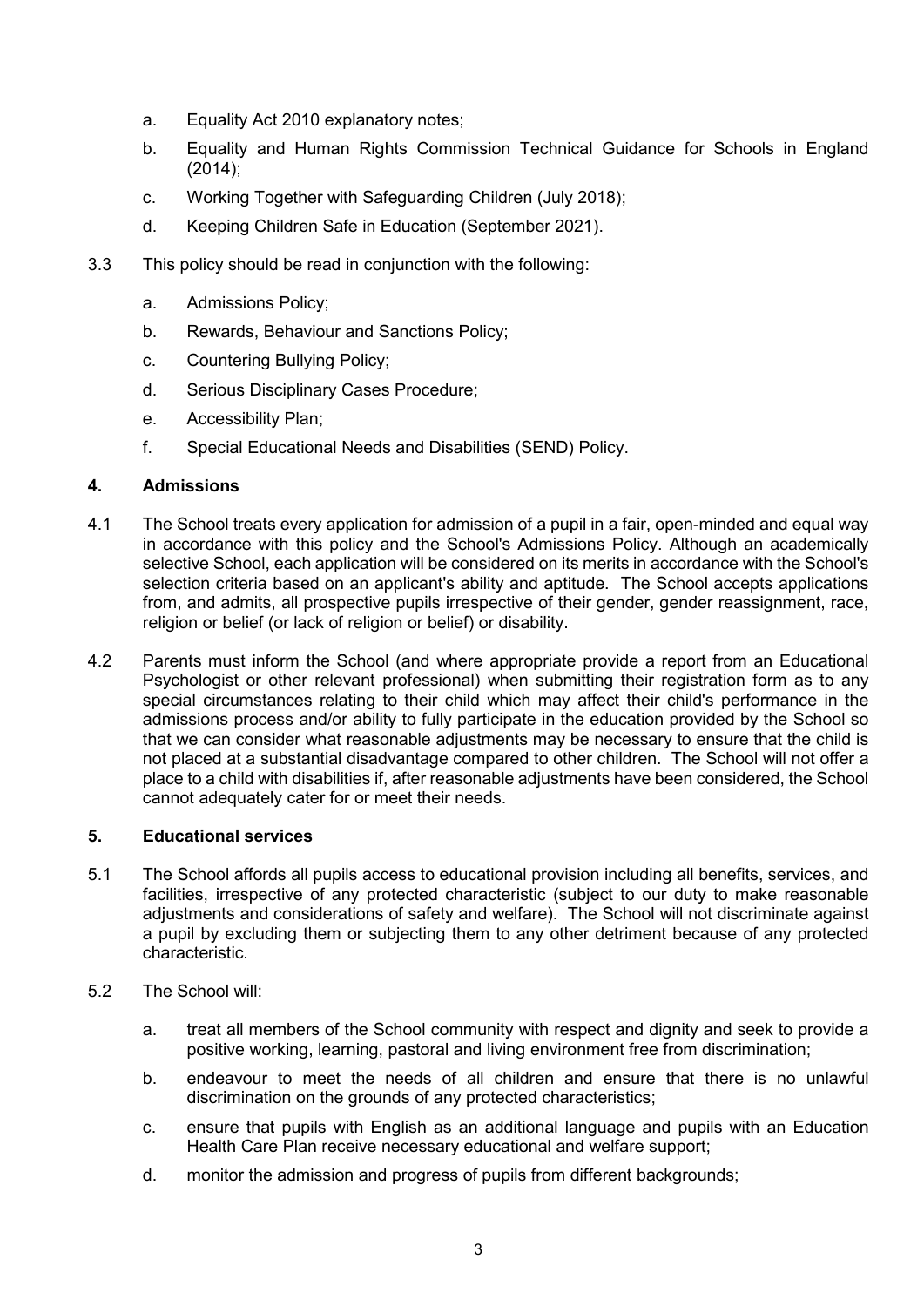- e. challenge inappropriate and unacceptable discriminatory behaviour by pupils and staff;
- f. encourage children to work and play freely and have respect for all other pupils irrespective of any protected characteristic;
- g. offer all pupils access to all areas of the curriculum and a full range of extra-curricular activities;
- h. work with parents and external agencies where appropriate to combat and prevent discrimination in School;
- i. ensure that it reviews, monitors, and evaluates the effectiveness of inclusive policies and practices;
- j. use available methods (such as the curriculum, assemblies and the PSHE and tutoring programmes) to:
	- i. promote tolerance of and respect for each other, paying particular regard to the protected characteristics set out in the Equality Act 2010;
	- ii. promote positive images and role models to avoid prejudice and raise awareness of related issues;
	- iii. encourage children to question and challenge assumptions and stereotypes in order to better understand discriminatory behaviours and bias.
- 5.3 The School recognises that discrimination may be direct, indirect, or arising from disability whether or not it was intentional. Harassment and bullying in all its forms (including cyberbullying) are unacceptable and will be dealt with in accordance with the School's Rewards, Behaviour and Sanctions Policy, and its Countering Bullying Policy.

#### **6. Religious belief**

- 6.1 Although the School's ethos is based on Christian values and tradition, the School is inclusive and welcomes and respects the rights and freedoms of individuals from other religions and faiths (or with no religion or faith) subject to considerations of safety and welfare and the rights and freedoms of other members of the School's community.
- 6.2 The governing body (Council), through the Senior Leadership Team, actively promotes the fundamental British values of democracy, the rule of law, individual liberty and mutual respect and tolerance of those with different faiths and beliefs. Further information can be found in the School's Fundamental British Values Policy.

#### **7. Requests for variation in the school uniform**

- 7.1 All pupils are required to wear the School's uniform. The Master will consider requests from parents and pupils for variations to the uniform for reasons related to disability, race, gender reassignment and/or on religious grounds provided they are consistent with the School's Health and Safety Policy and that such requests are reasonable in all the circumstances including in light of the School's obligations under the Equality Act 2010.
- 7.2 Where there is uncertainty as to whether an item may be worn to School, parents are encouraged to discuss the matter with a member of House staff, in advance.

#### **8. Reasonable adjustments for pupils with disability**

8.1 The School has an ongoing duty to make reasonable adjustments for pupils with a disability to ensure they do not suffer a substantial disadvantage in comparison with other pupils, including during the admissions process.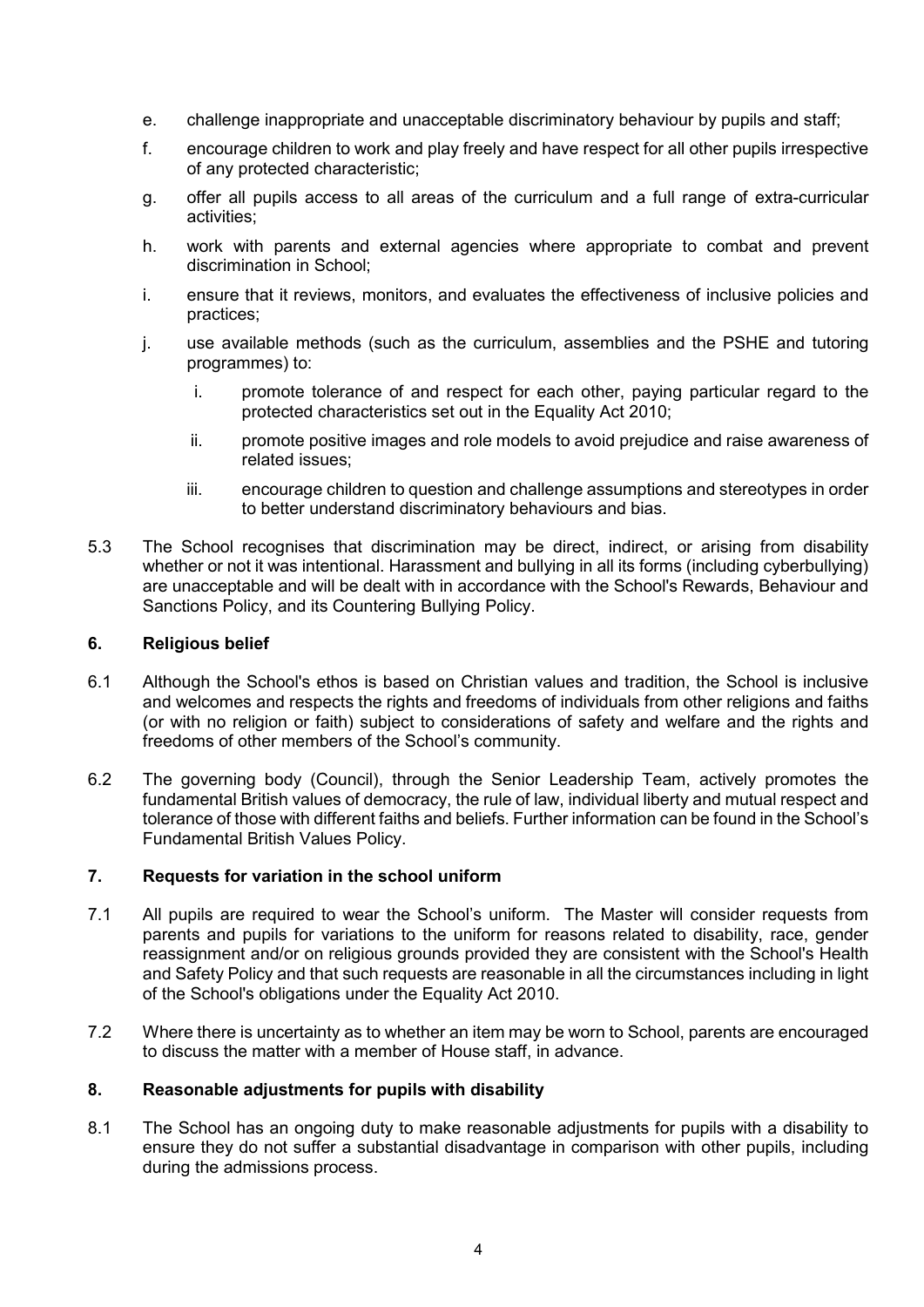- 8.2 Where the School is required to consider its duty to make reasonable adjustments, it will consult with parents about what reasonable adjustments, if any, the School is able to make to avoid their child being put at a substantial disadvantage in comparison to other pupils. The School will carefully consider any proposals for auxiliary aids and services in light of a pupil's disability and the resources available to the School.
- 8.3 The School has an Accessibility Plan in place which is available on request. This sets out the School's plan to increase the extent to which disabled pupils can participate in the School's curriculum; improve the physical environment of the School for the purpose of increasing the extent to which disabled pupils are able to take advantage of education and benefits, facilities or services provided or offered by the School; and improve the delivery of information to disabled pupils which is readily accessible to pupils who are not disabled.

#### **9. Adjustments for transgender pupils**

9.1 The School is committed to supporting transgender pupils and will make reasonable adjustments and arrangements for pupils undergoing gender reassignment. Such adjustments will be considered on a case by case basis.

## **10. Monitoring and review**

10.1 The SLT regularly monitors and reviews the effectiveness of this policy and reports to Governors regularly (usually via the Safeguarding and Wellbeing Committee) on the policy's effectiveness in practice.

#### **11. Breaches of this policy**

- 11.1 Pupils who are in breach of this policy may be sanctioned in accordance with the School's Rewards, Behaviour and Sanctions Policy.
- 11.2 A breach of this policy by a member of staff may lead to disciplinary action under the School's Staff Disciplinary Policy.
- 11.3 If a parent believes that a child has received less favourable treatment as a result of a protected characteristic, or if a parent feels that this policy has been breached in any way to a child's detriment, they are encouraged to raise the matter through the School's Complaints Procedures (available on the School's website).